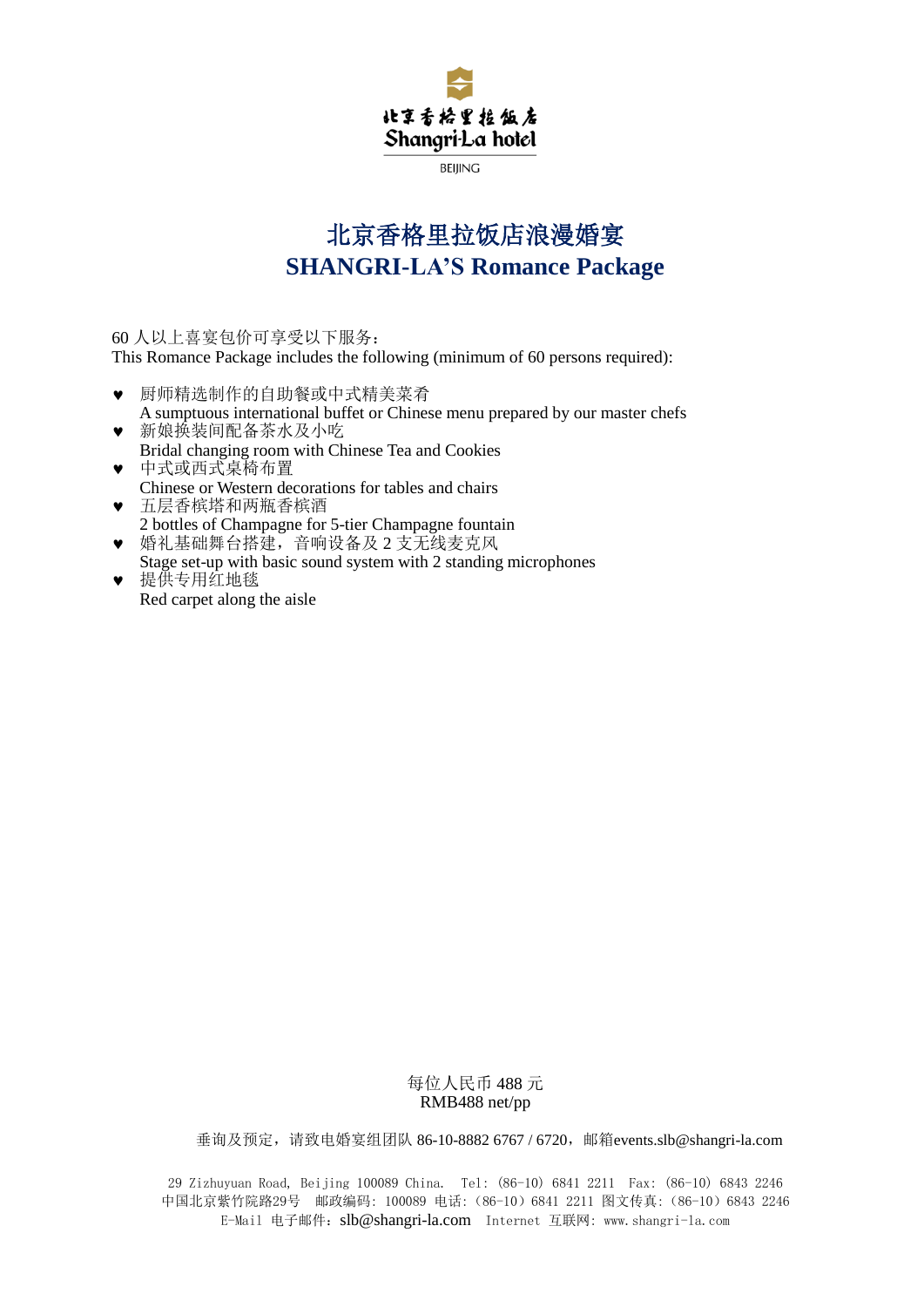

**BEIJING** 

### 浪漫婚宴菜单1 Romance Wedding Menu 1

(金玉满堂)京味拼盘 (鸭卷、中华海藻丝、泡椒鲶鱼皮、卤水金钱肚、叉烧) Cold Dishes Combination Platter (Duck Roll, Seaweed Salad, Catfish with Pickled Pepper, Marinated Ox Tripe, Char Siu)

> (共偕白首)XO 酱爆花枝炒肉片 Sautéed Cuttlefish and Pork Fillet in XO Sauce

> > (金童玉女)翡翠明虾球 Stir-fried Shrimp Balls with Broccoli

(美满婚姻)虫草花炖鸡 Double-boiled Chicken with Aweto Flower

(早定良缘)碧绿鲍汁焖南美参 Braised Sea Cucumber with Abalone Sauce and a Green Vegetable

> (富贵有余)清蒸多宝鱼 Steamed Turbot Fish

> (鸾凤和鸣)一品乳香鸡 Classic Roasted Chicken

(情比金坚)红烧一品肘子 Braised Pork Knuckle with Dark Soy Sauce

(珠联璧合)夏果西芹炒百合 Pan-fried Celery with Lily and Macadamia Nuts

> (情投意合)幸福闷伊面 E-Fu Noodles with Oyster Sauce

> > (永结同心)美点影双辉 Chinese Petit Fours

(合家欢聚)环球时令鲜果盘 Fresh Fruit Platter

## 人民币 488 元/每位 RMB488 net per person

致电婚宴组团队 86-10-8882 6767 / 6720, 邮箱[events.slb@shangri-la.com](mailto:events.slb@shangri-la.com)

29 Zizhuyuan Road, Beijing 100089 China. Tel: (86-10) 6841 2211 Fax: (86-10) 6843 2246 中国北京紫竹院路29号 邮政编码: 100089 电话:(86-10)6841 2211 图文传真:(86-10)6843 2246 E-Mail 电子邮件:[slb@shangri-la.com](mailto:slb@shangri-la.com) Internet 互联网: www.shangri-la.com